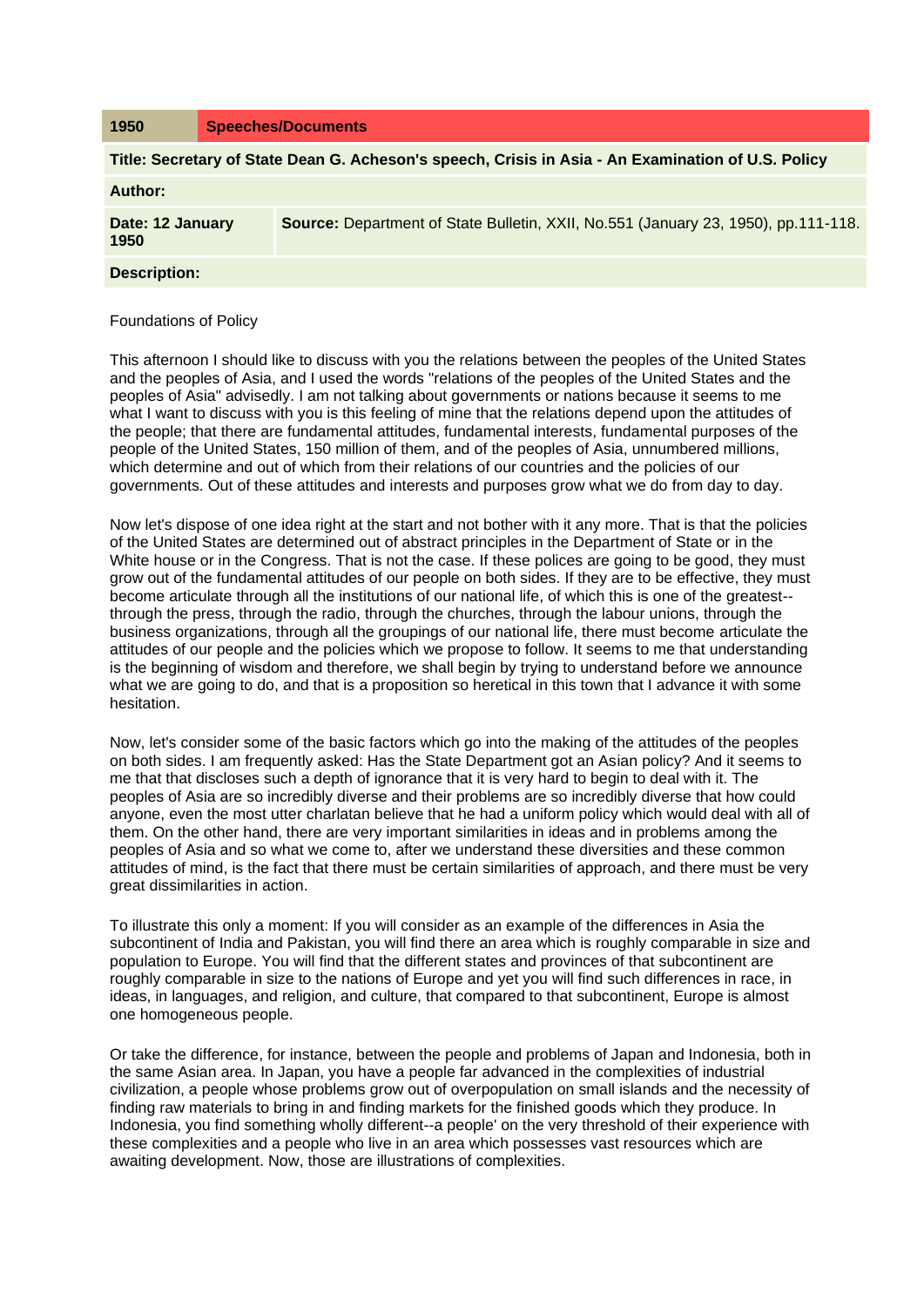### Emerging Independence

Let's come now to the matters which Asia has in common. There is in this vast area what we might call a developing Asian consciousness, and a developing pattern, and this, I think, is based upon two factors which are pretty nearly common to the entire experience of all these Asian people.

One of these factors is a revulsion against the acceptance of misery and poverty as the normal condition of life. Throughout all of this vast area, you have that fundamental revolutionary aspect in mind and belief. The other common aspect that they have is the revulsion against foreign domination. Whether that foreign domination takes the form of colonialism or whether it takes the form of imperialism, they are through with it. They have had enough of it, and they want no more.

These two basic ideas which are held so broadly and commonly in Asia tend to fuse in the minds of many Asian peoples and many of them tend to believe that if you could get rid of foreign domination, if you could gain independence, then the relief from poverty and misery would follow almost in course. It is easy to point out that that is not true, and of course, they are discovering that it is not true. But underneath that belief, there was a very profound understanding of a basic truth and it is the basic truth which underlies all our democratic belief and all our democratic concept. That truth is that just as no man and no government is wise enough and disinterested enough to direct the thinking and the action of another individual, so no nation and no people are wise enough and disinterested enough very long to assume the responsibility for another people or to control another people's opportunities.

That great truth they have sensed, and on that great truth they are acting. They say and they believe that from now on they are on their own. They will make their own decisions. They will attempt to better their own lot, and on occasion they will make their own mistakes. But it will not be their mistakes, and they are not going to have their mistakes dictated to them by anybody else. The symbol of these concepts has become nationalism. National independence has become the symbol both of freedom from foreign domination and freedom from the tyranny of poverty and misery.

Since the end of the war in Asia, we have seen over 500 million people gain their independence and over seven new nations come into existence in this area.

We have the Philippines with 20 million citizens. We have Pakistan, India, Ceylon, and Burma with 400 million citizens, southern Korea with 20 million, and within the last few weeks, the United States of Indonesia with 75 million.

This is the outward and visible sign of the internal ferment of Asia. But this ferment change is not restricted to these countries which are just gaining their independence. It is common idea and the common pattern of Asia and as I tried to suggest a moment ago, it is not based on purely politica1 conceptions. It is not based purely on ideological conceptions. It based on a fundamental and an earthy and a deeply individual realization of the problems of their own daily lives. This new sense of nationalism means that they are going to deal with those daily problems--the problems of the relation of man to the soil, the problem of how much can be exacted from them by the tax collectors of the state. It is rooted in those ideas. With those ideas they are going forward. Resignation is no longer the typical emotion of Asia. It has given way to hope, a sense of effort, and in many cases, to a real sense of anger.

#### Recent Developments in China

Now, may I suggest to you that much of the bewilderment which has seized the minds of many of us about recent developments in China comes from a failure to understand this basic revolutionary force which is loose in Asia. The reasons for the fall of the Nationalist Government in China are preoccupying many people. All sorts of reasons have been attributed to it. Most commonly, it is said in various speeches and publications that it is the result of American bungling, that we are incompetent, that we did not understand, that American aid was too little, that we did the wrong things at the wrong time. Other people go on and say: "No, it is not quite that, but that an American general did not like Chiang Kai-shek and out of all that relationship grows the real trouble." And they say: "Well, you have to add to that there are a lot of women fooling around in politics in China."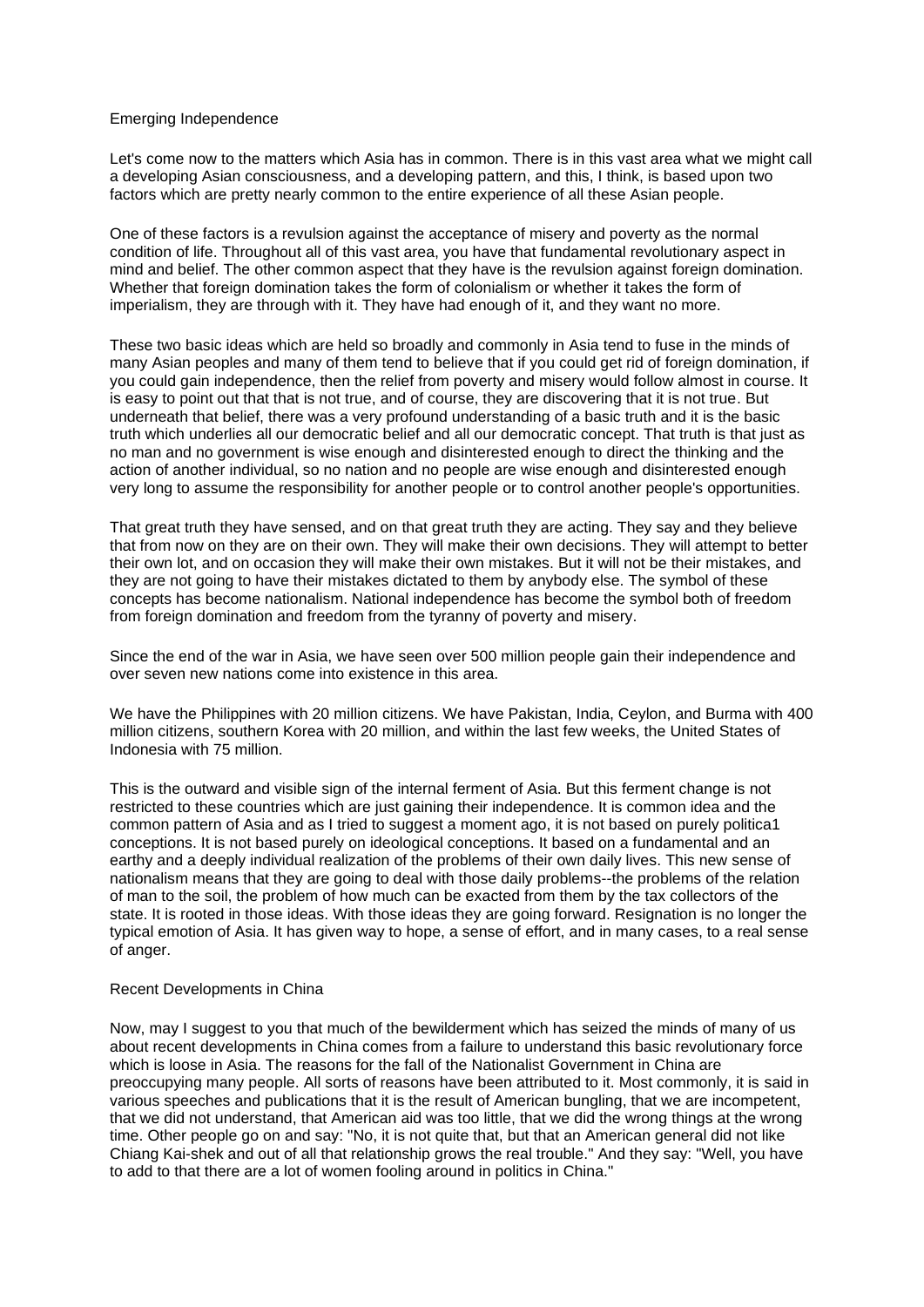Nobody, I think, says that the Nationalist Government fell because it was confronted by overwhelming military force which it could not resist. Certainly no one in his right mind suggests that. Now, what I ask you to do is to stop looking for a moment under the bed and under the chair and under the rug to find out these reasons, but rather to look at the broad picture and see whether something doesn't suggest itself.

The broad picture is that after the war, Chiang Kai-shek emerged as the undisputed leader of the Chinese people. Only one faction, the Communists, up in the hills, ill-equipped, ragged, a very small military force, was determinedly opposed to his position. He had overwhelming military power, greater military power than any ruler ever had in the entire history of China. He had tremendous economic and military support and backing from the United States. He had the acceptance of all other foreign countries, whether sincerely or insincerely in the case of the Soviet Union is not really material to this matter. Here he was in this position, and 4 years later what do we find? We find that his armies have melted away. His support in the country has melted away. His support largely outside the country melted away, and he is a refugee on a small island off the coast of China with the remnants of his forces.

As I said, no one says that vast armies moved out of the hills and defeated him. To attribute to the inadequacy of American aid is only to point out the depth and power of the forces which miscalculated or ignored. What has happened in my judgment is that the almost inhaustible patience of the Chinese people in their misery ended. They did not bother to overthrow this government. There was really nothing to overthrow. They simply ignored it throughout the country. They took the solution of their immediate village problems into their own hands. If there was any trouble or interference with the representatives of the government, they simply brushed them aside. They completely withdraw their support from this government, and when that support was withdrawn, the whole military establishment disintegrated. Added to the grossest incompetence ever experienced by any military command was this total lack of support both in the armies and in the country, and so the whole matter just simply disintegrated.

The Communists did not create this. The Communists did not create this condition. They did not create this revolutionary spirit. They did not create a great force which moved out from under Chiang Kai-shek. But they were shrewd and cunning to mount it to ride this thing into victory and into power. That I suggest to you, is an explanation which has certain roots in realism and which does not require all this examination of intricate and perhaps irrelevant details. So much for the attitudes of the peoples of Asia.

## U.S. Attitude Toward Asia

Let's consider for a moment another important factor in this relationship. That is the attitude of our own people to Asia. What is that fundamental attitude out of which our policy has grown? What is the history of it? Because history is very important, and history furnishes the belief on the one side in the reality and truth of the attitude.

What has our attitude been toward the peoples of Asia? It has been, I submit to you, that we are interested--that Americans as individuals are interested in the peoples of Asia. We are not interested in them as pawns or as subjects for exploitation but just as people.

For 100 years some Americans have gone to Asia to bring in what they thought was the most valuable thing they had--their fait. They wanted to tell them what they thought about the nature and relationship of man to God. Others, went to them to bring to them what they knew of learning. Others went to them to bring them healing for their bodies. Others and perhaps fewer went to them to learn the depth and beauty of their own cultures, and some went to them to trade and they traded with them. But this trade was a very small part of American interest in the Far East, and it was a very small part of American interest in trade. It was a valid interest; it was a good interest. There was nothing wrong about it, but out of the total sum of the interests of the American people in Asia, it was a comparatively small part.

Through all this period of time also, we had, and still have great interests in Asia. But let me point out to you one very important factor about our interests in Asia. That is that our interests have been parallel to the interests of the people of Asia. For 50 years, it has been the fundamental belief of the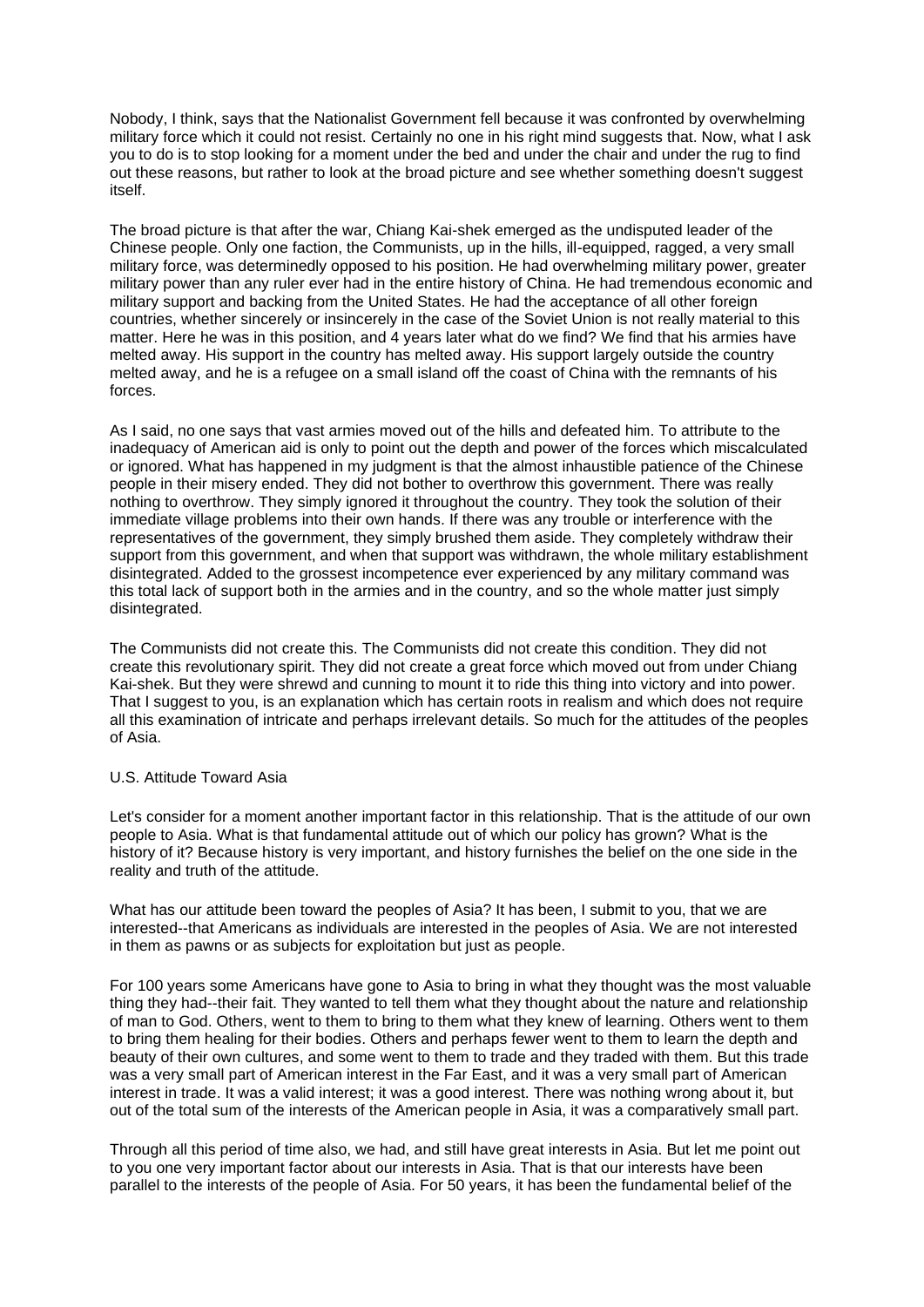American people--and I am not talking about announcements of government but I mean a belief of people in little towns and villages and churches and missionary forces and labor unions throughout the United States--it has been their profound belief that the control of China by a foreign power was contrary to American interests. The interesting part about that is it was not contrary to the interests of the people of China. There was not conflict but parallelism in that interest. And so from the time of the announcement of the open door policy through the 9-power treaty to the very latest resolution of the General Assembly of the United Nations, we have stated that principle and we believe it. And similarly in all the rest of Asia--in the Philippines, in India, in Pakistan and Indonesia, and in Korea for years and years and years, the interests of Americans throughout this country have been in favor of their independence. This is where their independence, societies and their patriotic groups have come for funds and sympathy. The whole policy of our government insofar as we have responsibility in the Philippines was to bring about the accomplishment of this independence and our sympathy and help. The very real help which we have given other nations in Asia has been in that direction, and it is still in that direction.

### The Factor of Communism

Now, I stress this, which you may think is a platitude, because of a very important fact: I hear almost every day someone say that the real interest of the United States is to stop the spread of communism. Nothing seems to me to put the cart before the horse more completely than that. Of course, we are interested in stopping the spread of communism. But we are interested for a far deeper reason than any conflict between the Soviet Union and the United States. We are interested in stopping the spread of communism because communism is a doctrine that we don't happen to like.

Communism is the most subtle instrument of Soviet foreign policy that has ever been devised, and it is really the spearhead of Russian imperialism which would, if it could, take from these people what they have won, what we want them to keep and develop, which is their own national independence, their own individual independence, their own development of their own resources for their own good and not as mere tributary states to this great Soviet Union.

Now, it is fortunate that this point that I made does not represent any real conflict. It is an important point because people will do more damage and create more misrepresentation in the Far East by saying our interest is merely to stop the spread of communism than any other way. Our real interest is in those people as people. It is because communism is hostile to that interest that we want to stop it. But it happens that the best way of doing both things is to do just exactly what the peoples of Asia want to do and what we want to help them to do, which is to develop a soundness of administration of these new government and to develop their resources and their technical skills so that they are not subject to penetration either through ignorance, or because they believe these false promises, or because there is real distress in their areas. If we can help that development, if we can go forward with it, then we have brought about the best way that anyone knows of stopping this spread of communism.

It is important to take this attitude not as a mere negative. Reaction to communism but as the most positive affirmation of the most affirmative truth that we hold, which is in the dignity and right of every nation, of every people, and of every individual to develop in their own way, making their own mistakes, reaching their own triumphs but acting under their own responsibility. That is what we are pressing for in the Far East, that is what we must affirm and not get mixed up with purely negative and inconsequential statements.

## Soviet Attitude

Now, let me come to another underlying and important factor which determines our relations and, in turn, our policy with the peoples of Asia. That is the attitude of the Soviet Union toward Asia, and particularly towards those parts of Asia which are contiguous to the Soviet Union, and with great particularity this afternoon, to north China.

The attitude and interest of the Russians in north China, and in these other areas as well, long antedates communism. This is not something that has come out of communism at all. It long antedates it. But the Communist regime has added new methods, new skills, and new concepts to the thrust of Russian imperialism. This Communistic concept and techniques have armed Russian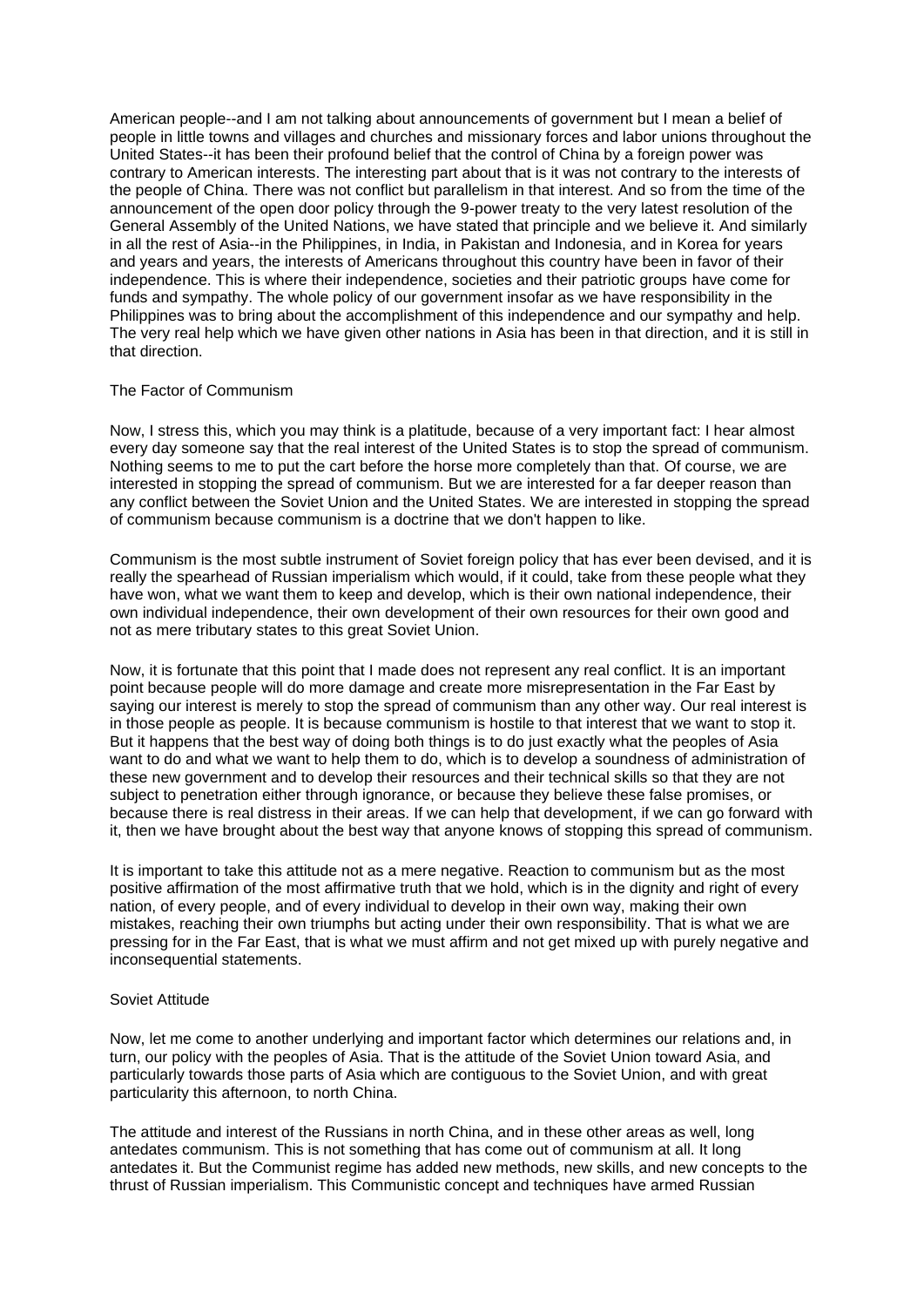imperialism with a new and most insidious weapon of penetration. Armed with these new powers, what is happening in China is that the Soviet Union is detaching the northern provinces [areas] of China from China and is attaching them to the Soviet Union. This process is complete in Outer Mongolia. It is nearly complete in Manchuria, and I am sure that in inner Mongolia and in Sinkiang there are very happy reports coming from Soviet agents to Moscow. This is what is going on. It is the detachment of these whole areas, vast area -- populated by Chinese -- the detachment of these areas from China and their attachment to the Soviet Union.

I wish to state this and perhaps sin against my doctrine of non-dogmatism, but I should like to suggest at any rate that this fact that the Soviet Union is taking the four northern provinces of China is the single most significant, most important fact, in the relation of any foreign power with Asia.

#### Two Rules of U.S. Policy

What does that mean for us? It means something very, very significant. It means that nothing that we do and nothing that we say must be allowed to obscure the reality of this fact. All the efforts of propaganda will not be able to obscure it. The only thing that can obscure it is the folly of ill-conceived adventures on our part which easily could do so, and I urge all who are thinking about these foolish adventures to remember that we must not seize the unenviable position which the Russians have carved out for themselves. We must not undertake to deflect from the Russians to ourselves the righteous anger, and the wrath, and the hatred of the Chinese people which must develop. It would be folly to deflect it to ourselves. We must take the position we have always taken--that anyone who violates the integrity of China is the enemy of China and is acting contrary to our own interest. That, I suggest to you this afternoon, is the first and the greatest rule in regard to the formulation of American policy toward Asia.

I suggest that the second rule is very like the first. That is to keep our own purposes perfectly straight, perfectly pure, and perfectly above board and do not get them mixed-up with legal quibbles or the attempt to do one thing and really achieve another.

The consequences of this Russian attitude and this Russian action in China are perfectly enormous. They are saddling all those in China who are proclaiming their loyalty to Moscow, and who are allowing themselves to be used as puppets of Moscow, with the most awful responsibility which they must pay for. Furthermore, these actions of the Russians are making plainer than any speech, or any utterance, or any legislation can make throughout all of Asia, what the true purposes of the Soviet Union are and what the true function of communism as an agent of Russian imperialism is. These I suggest to you are the fundamental factors, fundamental realities of attitude out of which our relations and policies must grow.

# Military Security in the Pacific

Now, let's in the light of that consider some of the policies. First of all, let's deal with the question of military security. I deal with it first because it is important and because, having stated our policy in that regard, we must clearly understand that the military menace is not the most immediate.

What is the situation in regard to the military security of the Pacific area, and what is our policy in regard to it?

In the first place, the defeat and the disarmament of Japan has placed upon the United States the necessity of assuming the military defense of Japan so long as that is required, both in the interest of our security and in the interests of the security of the entire Pacific area and, in all honor, in the interest of Japanese security. We have American -- and there are Australian -- troops in Japan. I am not in a position to speak for the Australians, but I can assure you that there is no intention of any sort of abandoning or weakening the defenses of Japan and that whatever arrangements are to be made either through permanent settlement or otherwise, that defense must and shall be maintained.

This defensive perimeter runs along the Aleutians to Japan and then goes to the Ryukyus. We hold important defense positions in the Ryukyu Islands, and those we will continue to hold. In the interest of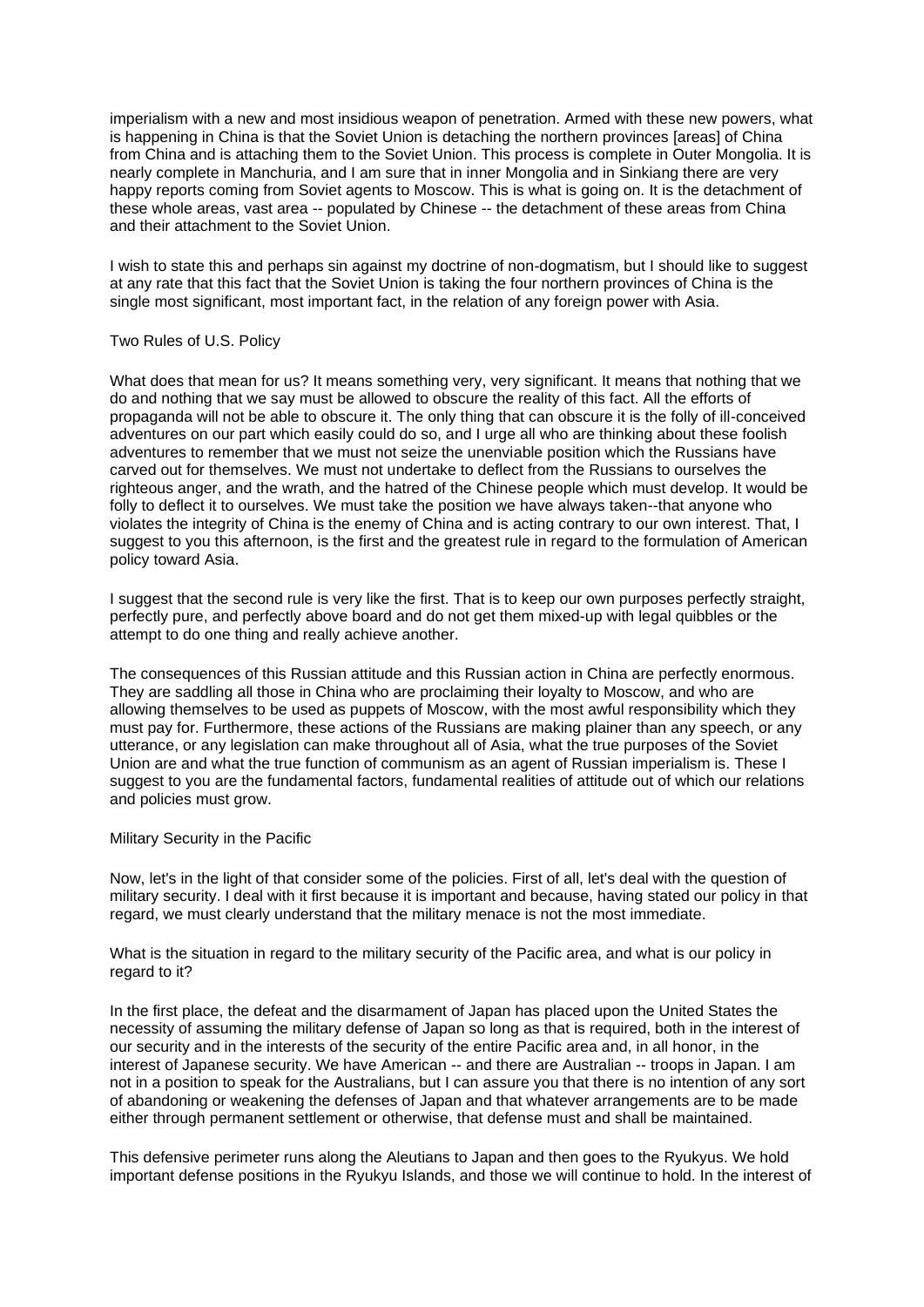the population of the Ryukyu Islands, we will at an appropriate time offer to hold these islands under trusteeship of the United Nations. But they are essential parts of the defensive perimeter of the Pacific, and they must and will be held.

The defensive perimeter runs from the Ryukyus to the Philippine Islands. Our relations, our defensive relations with the Philippines are contained in agreements between us. Those agreements are being loyally carried out and will be loyally carried out. Both peoples have learned by bitter experience the vital connections between our mutual defense requirements. We are in no doubt about that, and it is hardly necessary for me to say an attack on the Philippines could not and would not be tolerated by the United States. But I hasten to add that no one perceives the imminence of any such attack.

So far as the military security of other areas in the Pacific is concerned, it must be clear that no person can guarantee these areas against military attack. But it must also be clear that such a guarantee is hardly sensible or necessary within the realm of practical relationship.

Should such an attack occur -- one hesitates to say where such an armed attack could come from - the initial reliance must be on the people attacked to resist it and then upon the commitments of the entire civilized world under the Charter of the United Nations which so far has not proved a weak reed to lean on by any people who are determined to protect their independence against outside aggression. But it is a mistake, I think, in considering Pacific and Far Eastern problems to become obsessed with military considerations. Important as they are, there are other problems that press, and these other problems are not capable of solution through military means. These other problems arise out of the susceptibility of many areas, and many countries in the Pacific area, to subversion and penetration. That cannot be stopped by military means.

#### Susceptibility to Penetration

The susceptibility to penetration arises because in many areas there are new governments which have little experience in governmental administration and have not become firmly established or perhaps firmly accepted in their countries. They grow, in part, from very serious economic problems, some of them growing out directly from the last war, others growing indirectly out of the last war because of the disruptions of trade with other parts of the world, with the disruption of arrangements which furnished credit and management to these areas for many years. That has resulted in dislocation of economic effort and in a good deal of suffering among the peoples concerned. In part this susceptibility to penetration comes from the great social upheaval about which I have been speaking, an upheaval which was carried on and confused a great deal by the Japanese occupation and by the propaganda which has gone on from Soviet sources since the war.

Here, then, are the problems in these other areas which require some policy on our part, and I should like to point out two facts to you and then discuss in more detail some of these areas.

The first fact is the great difference between our responsibility and our opportunities in the northern part of the Pacific area and in the southern part of the Pacific area in the north, we have direct responsibility in Japan and we have direct opportunity to act. The same thing to a lesser degree is true in Korea. There we had direct responsibility. And there we did act, and there we have a greater opportunity to be effective than we have in the more southerly part.

In the southerly part of the area, we are one of many nations who can do no more than help. The direct responsibility lies with the peoples concerned. They are proud of their new national responsibility. You cannot sit around in Washington, or London, or Paris, or The Hague and determine what the policies are going to those areas. You can be willing to help, and can help only when the conditions are right for help to be effective.

# Limitations of U.S. Assistance

That leads me to the other thing that I wanted to point out, and that is the limitation of effective American assistance. American assistance can be effective when it is the missing component in a situation which might otherwise be solved. The United States cannot furnish all these components to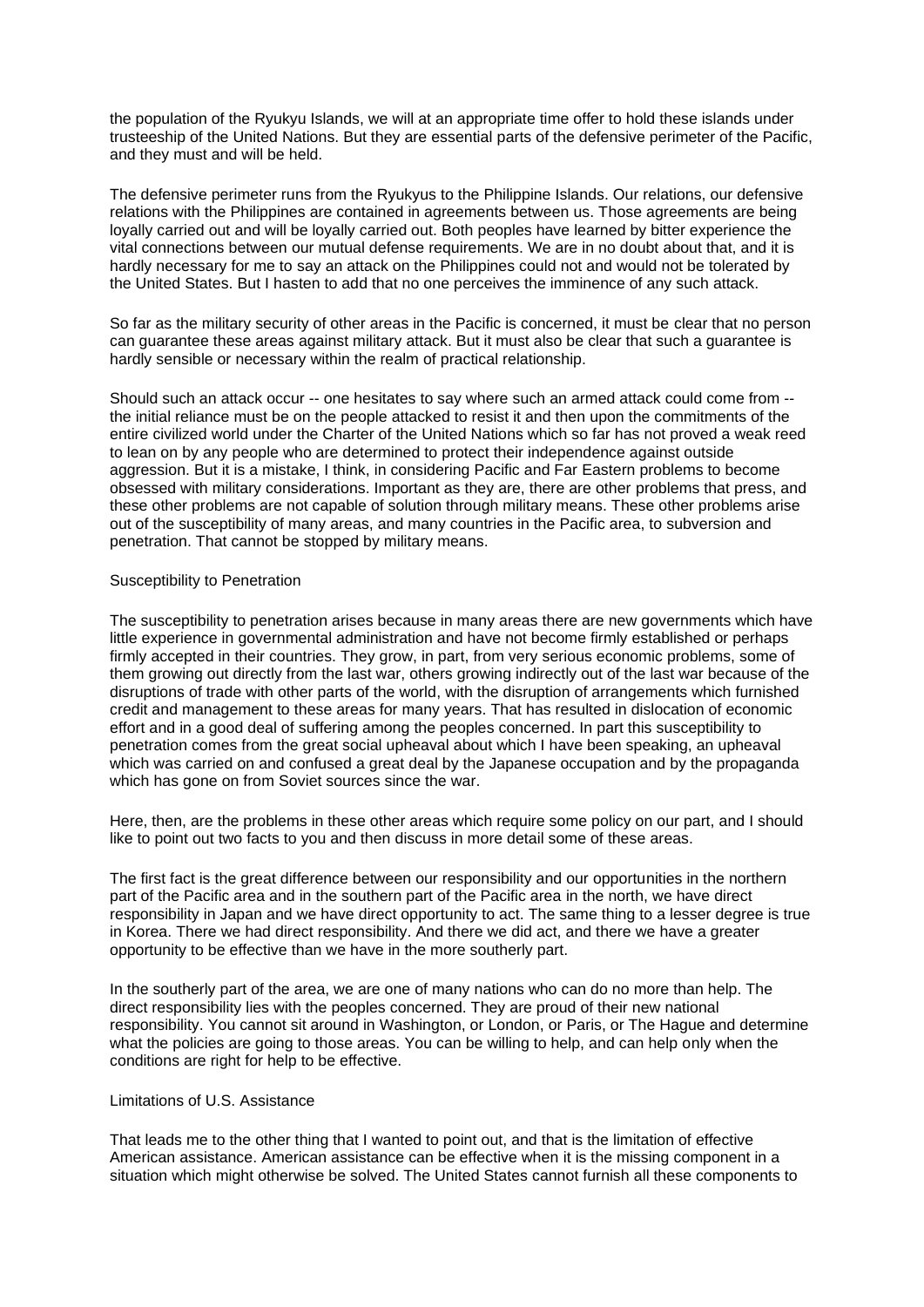solve the question. It cannot furnish determination, it cannot furnish the will, and it cannot furnish the loyalty of a people to its government. But if the will and if the determination exists and if the people are behind their government, then, and not always then, is there a very good chance. In that situation, American help can be effective and it can lead to an accomplishment which could not otherwise be achieved.

*Japan.* -- Now, with that statement, let's deal very briefly - because the time is going on and I am almost equalling my performance in the Senate and House -- let's deal very briefly with some of the problems. Let's take the situation in Japan for a moment. There are three great factors to be faced. The security matter I have dealt with. Aside from that, there are the economic questions and the political questions. In the political field, General MacArthur has been very successful and the Japanese are hammering out with some effort, and with some backsliding, and regaining and backsliding again of progress, a political system which is based on nonmilitaristic institutions.

In the economic field, we have not been so successful. That is in very large part due to the inherent difficulty of the problem. The problem arises with the necessity of Japan being able to buy raw materials and sell goods. The former connections of Japan with the mainland and with some of the islands have been disrupted. That has produced difficulties. The willingness of other countries to receive Japanese goods has very much contracted since the war.

Difficulties of currency have added to those problems. But those matters have got to be faced and have got to be solved. Whether they are solved under a treaty or if the procedural difficulties of that are too great under some other mechanism, they must be solved along lines which permit the Japanese greater freedom -- complete freedom if possible -- to buy what they need in the world and to sell what they have to offer on the mainland of Asia, in southeast Asia, and in other parts of the world. That is the nature of the problem and it is a very tough one. It is one on which the occupation authorities, the Japanese government, ourselves, and others are working. There can be no magic solution to it.

*Korea.*--In Korea, we have taken great steps which have ended our military occupation, and in cooperation with the United Nations, have established an independent and sovereign country recognized by nearly all the rest of the world.

We have given that nation great help in getting itself established. We are asking the Congress to continue that help until it is firmly established, and that legislation is now pending before the Congress. The idea that we should scrap all of that, that we should stop half way through the achievement of the establishment of this country, seems to me to be the most utter defeatism and utter madness in our interests in Asia. But there our responsibilities are more direct and our opportunities more clear. When you move to the south, you find that our opportunity is much slighter and that our responsibilities, except in the Philippines and there indirectly, are very small. Those problems are very confusing.

Philippines.--In the Philippines, we acted with vigor and speed to set up an independent sovereign nation which we have done. We have given the Philippines a billion dollars of direct economic aid since the war. We have spent another billion dollars in such matters as veterans' benefits and other payments in the Philippines. Much of that money has not been used as wisely as we wish it had been used, but here again, we come up against the matter of responsibility. It is the Philippine Government which is responsible. It is the Philippine Government which must make its own mistakes. What we can do is advise and urge, and if help continues to be misused, to stop giving the help. We cannot direct, we should not direct, we have not the slightest desire to direct. I believe that there are indications that the Philippines may be facing serious economic difficulties. With energetic, determined action, they can perhaps be avoided or certainly minimized. Whether that will be true or not, I can not say, but it does not rest within the power of the American Government to determine that. We are always ready to help and to advise. That is all we can and all we should do.

*Asia.*-- Elsewhere in southeast Asia, the limits of what we can do are to help where we are wanted. We are organizing the machinery through which we can make effective help possible. The western powers are all interested. We all know the techniques. We have all had experiences which can be useful to those governments which are newly starting out if they want it. It cannot be useful if they don't want it. We know techniques of administration. We know techniques of organizing school